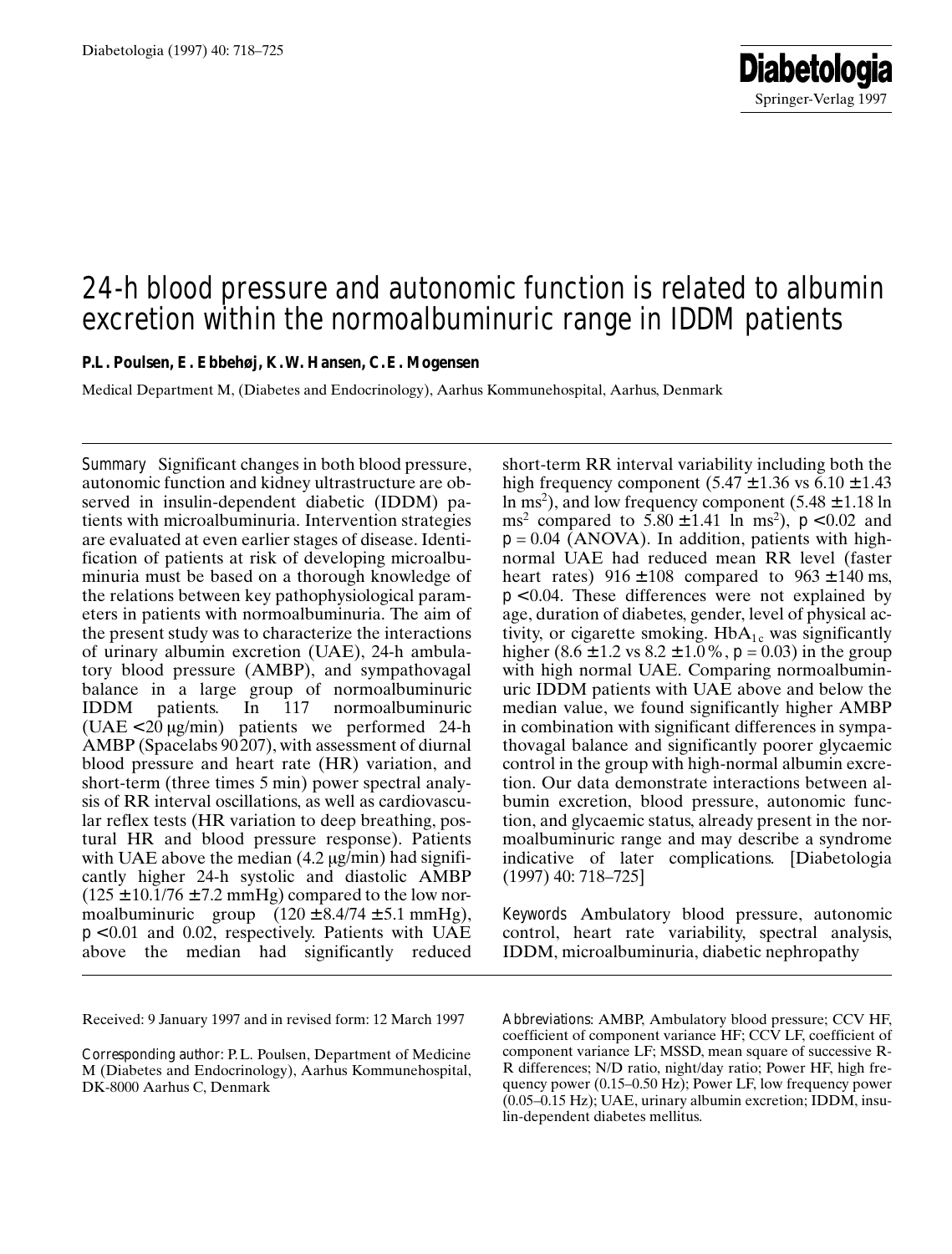The presence of microalbuminuria in insulin-dependent diabetes mellitus (IDDM) patients is a strong predictor of subsequent development of nephropathy [1–3]. Whereas renal function is preserved at this stage, recent data indicate that substantial pathophysiological changes have taken place: in microalbuminuric patients blood pressure is elevated [4–7] with an attenuated circadian rhythm [8]. Vagal function is impaired with an abnormal sympathovagal interaction [9, 10]. In addition, new ultrastructural findings [11, 12] indicate the presence of glomerular and arteriolar abnormalities in IDDM patients with incipient nephropathy. Prevention of progression to microalbuminuria would thus be a major clinical turning-point. A sound description of the relationship between urinary albumin excretion, blood pressure, and autonomic function in normoalbuminuric patients is a prerequisite for the identification of patients at increased risk of developing microalbuminuria.

Spontaneous beat-to-beat fluctuations in heart rate reflect ongoing modulation of sinus node activity through several cardiovascular control mechanisms. Quantification of fluctuations in RR intervals can be used to assess autonomic function [13], and based on 24-h recordings these measurements have proven to be more sensitive than ordinary bedside tests in the detection of early autonomic neuropathy [9, 14, 15]. The application of power spectral analysis, which calculates the frequency content of time varying signals, has provided a powerful tool in the assessment of sympathovagal balance [16, 17]. This technique permits the identification of two major components with different frequency bands: the respiratory dependent high frequency (HF; 0.15–0.50 Hz) oscillations are mediated purely by vagal activity [16, 18]. The power in this band is highest in the supine position [16, 17, 19], reduced in upright position, and abolished by atropine [16, 18]. The power of the HF component is linearly related to pharmacologically determined vagal activity [18]. Low frequency (LF) oscillations in the 0.05–0.15 Hz band are in the supine position highly dependent on vagal activity, whereas the LF oscillations in the upright position are mediated by interaction between sympathetic and vagal activity [16, 18]. The spectral power of the HF and LF component can be estimated in 5-min RR interval segments [16–18].

Attenuated circadian blood pressure rhythm with reduced night-time drop is a pathophysiological trait observed both in patients with autonomic neuropathy [20, 21] and in patients with increased UAE (urinary albumin excretion) [8]. The question of a possible causative role of autonomic neuropathy in the development of diabetic nephropathy has emerged [20, 22, 23]. The proposed pathophysiological mechanism is inappropriate renal vasodilatation permitting a more ready transmission of a higher night-time blood pressure to the glomeruli.

This hypothesis would be strengthened if normoalbuminuric patients at increased risk of progression to microalbuminuria proved to have disturbed autonomic function in combination with attenuated circadian blood pressure rhythm.

The aim of the present study was: i) to characterize a large group of normoalbuminuric IDDM patients according to UAE, 24-h ambulatory blood pressure, and sympathovagal balance; and ii) to determine whether disturbances in autonomic function and circadian blood pressure rhythm are detectable in normoalbuminuric patients at increased risk of progression to microalbuminuria.

### Subjects and methods

*Patients.* 117 IDDM patients were consecutively recruited from outpatient clinics at our and two nearby hospitals. Patients had to be normoal buminuric (UAE  $<$  20  $\mu$ g/min in at least two out of three overnight collections) and without other chronic diseases. None received (or had earlier received) antihypertensive or other medical treatment apart from insulin. UAE was measured by RIA and expressed as geometric mean of three overnight collections made within 1 week.  $HbA<sub>1c</sub>$  was determined by HPLC (non-diabetic range 4.4–6.4 %). Blood glucose was determined (Reflolux II; Boehringer Mannheim, Mannheim, Germany) in association with autonomic testing.

Patients were classified according to participation in leisure-time physical activity as: *passive* (not participants), *moderate* (physical exercise once or twice a week), and *active* (Physical exercise more than twice a week). Tobacco consumption was graded as *non-smokers* (without daily use of tobacco for at least the last year), *moderate smokers* (less than 15 cigarettes per day) and *heavy smokers* (More than 15 cigarettes per day). Five patients smoking one packet of pipe tobacco per week were classified as moderate smokers.

The study was approved by the local ethics committee and patients gave their written informed consent.

*Autonomic testing.* According to written and oral instructions, patients had to refrain from smoking, eating, and drinking 2 h before the examination which took place in a quiet room with subdued light, with none other than the laboratory technician who performed the examination present. Patients rested in the supine position for 15 min breathing quietly at their normal respiration rate and afterwards RR intervals were measured using an on-line telemetrical transmitter (VariaPulse TF3; Sima Media Olomouc [24]). Short-term power spectral analysis was obtained in three positions (supine-standing-supine) each of at least 5 min, resulting in three times 256 artifact-free heart beats. In addition to automatic filtering (using a recognition algorithm), each data set was visually scrutinized for ventricular ectopic beats. Frequent ventricular extrasystoles made power spectral analysis impossible in two patients (1.7%). In the calculations a modified fast Fourier transformation was used (Coarse-graining) which allows extraction of a broadband non-harmonic 'noise', contaminating particularly the lower frequencies (1/f component) [25]. Low frequency (LF;  $0.05-0.15$  Hz) and high frequency (HF;  $0.15-0.50$  Hz) components were determined and expressed as ln ms<sup>2</sup>. Coefficient of component variance (CCV; square root of power/mean RR) was calculated for the two components. This parameter accounts for a possible impact of the mean RR level on the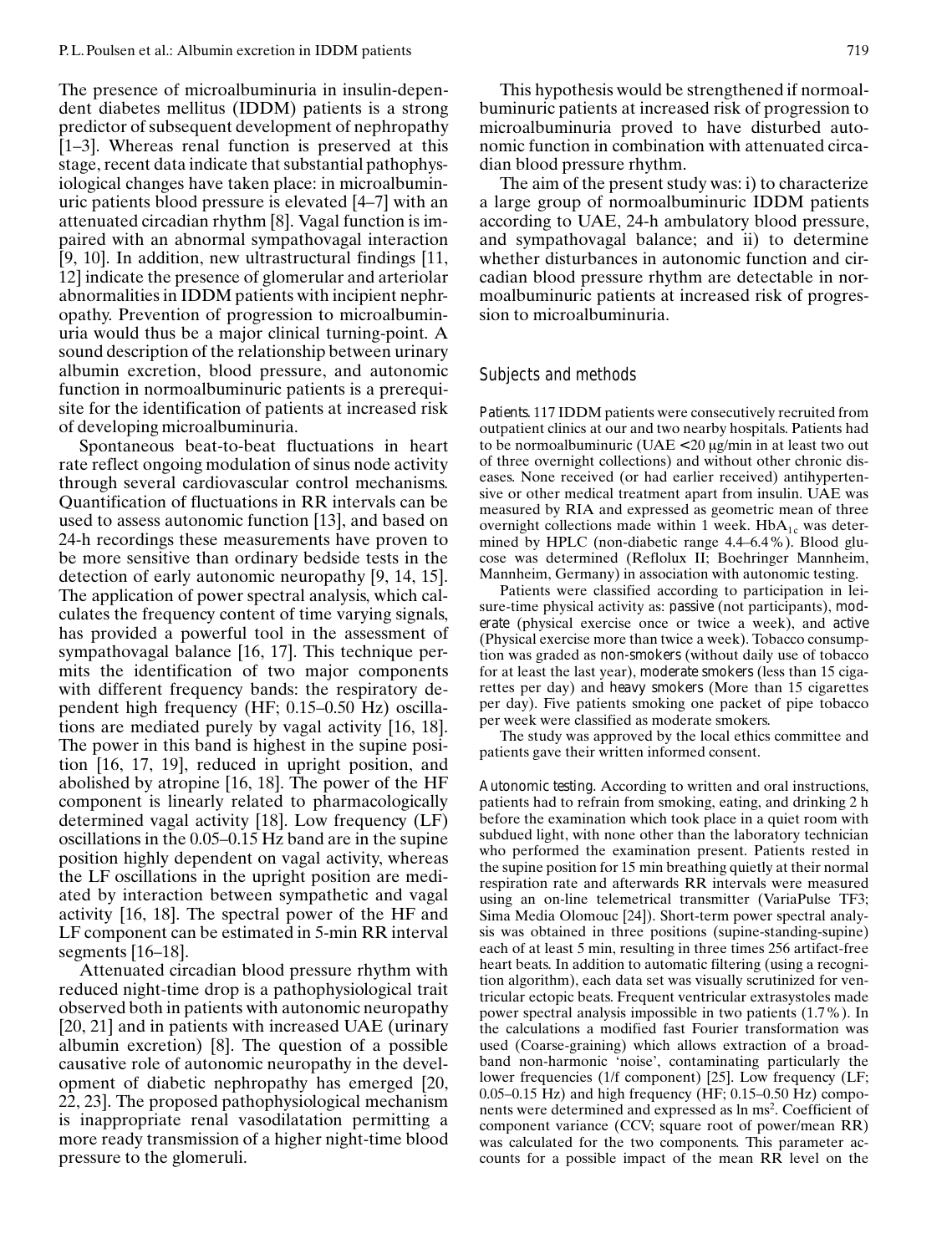|                                                         | All patients $(n = 117)$ | UAE > 4.2 $\mu$ g/min ( <i>n</i> = 59) | UAE < 4.2 $\mu$ g/min ( <i>n</i> = 58) | $p$ value |
|---------------------------------------------------------|--------------------------|----------------------------------------|----------------------------------------|-----------|
| $UAE$ ( $\mu$ g/min)                                    |                          |                                        |                                        |           |
| geometric mean $\times$ /÷ tolerance factor             | $4.4 \times 1.7$         | $6.6 \times 1.4$                       | $2.9 \times 1.4$                       | NR.       |
| Age (years)                                             | $38 \pm 9.6$             | $38 \pm 10.2$                          | $38 \pm 9.0$                           | NS.       |
| Duration (years)                                        | $18.6 \pm 10.1$          | $18.7 \pm 9.8$                         | $18.5 \pm 10.5$                        | NS.       |
| Gender (% male)                                         | 45%                      | 39 %                                   | $52\%$                                 | NS.       |
| BMI (kg/m <sup>2</sup> )                                | $23.9 \pm 2.6$           | $24.1 \pm 3.0$                         | $23.7 \pm 2.2$                         | NS.       |
| Insulin (units/kg body weight)                          | $0.63 \pm 0.18$          | $0.66 \pm 0.18$                        | $0.60 \pm 0.17$                        | 0.06      |
| $HbA_{1c}$ (%)                                          | $8.4 \pm 1.1$            | $8.6 \pm 1.2$                          | $8.2 \pm 1.0$                          | 0.03      |
| Blood glucose (mmol/l)                                  | $10.8 \pm 5.6$           | $11. \pm 5.6$                          | $10.2 \pm 5.6$                         | NS.       |
| Smoking status $(\%)$<br>Non-smoking – moderate – heavy | $69 - 8 - 23$            | $68 - 7 - 25$                          | $70 - 9 - 21$                          | NS.       |
| Physical activity (%)<br>Not active – moderate – active | $66 - 28 - 6$            | $71 - 22 - 7$                          | $61 - 33 - 6$                          | NS.       |

**Table 1.** Clinical characteristics

 $(mean \pm SD, except when indicated)$ 

NR: Not relevant. NS: not significant  $p > 0.25$ 

amplitude of the HF and LF component [18]. In addition MSSD (mean square of successive R-R differences) was calculated. Reproducibility of spectral power data was assessed in 27 healthy control subjects: The intra-individual coefficient of variation of two measurements performed within 1 week was for power LF: 15.9 %, and for power HF 11.3 %.

Three cardiovascular reflex tests were also performed: heart rate variation to deep breathing (inspiration/expiration difference, average of two determinations), heart rate response to standing up (30:15 ratio), and blood pressure response to standing up. The tests were performed and evaluated in accordance with the procedure described by Ewing et al. [26].

*24-h blood pressure measurements and circadian blood pressure variation.* Ambulatory blood pressure (AMBP) was measured by an oscillometric technique (Spacelabs 90207, Redmond, Wash., USA). Readings were obtained at 20-min intervals throughout 24 h. Measurements were performed during a day with normal activities at home or at work. Individually reported sleeping times were implemented in the calculation of day and night-time blood pressure. No records with more than 2 missing hours were accepted, on this basis measurements from two patients (1.7 %) were excluded.

# *Statistical analysis*

Before analysis UAE and power spectral data were log transformed to approximate normal distribution. Differences between the two groups were tested by Student's *t* test (continuous parameters) and chi-square test (discrete variables). Repeated measurements were analysed by repeated measurements ANOVA. Correlations were analysed using Pearsons test. Multiple regression analysis was performed by stepwise linear regression analysis,  $\beta$  indicating the regression coefficient. Differences with 2*p* greater than 0.05 were considered not significant (NS). Group results are given as mean  $\pm$  SD, except for UAE, which is presented as geometric mean  $\times$  /÷ tolerance factor.

## Results

Clinical characteristics of the patients are given in Table 1. Patients were divided according to the median UAE  $(4.2 \mu g/min)$ , and the groups were similar regarding age, duration of diabetes, gender, BMI, level of physical activity, and cigarette smoking. Eight out of the 59 patients (13.5%) in the higher UAE group had excretion rates exceeding 10 µg/min. Blood glucose at the time of examination was similar in the two groups, whereas long-term glycaemic control was poorer in the group with UAE above the median and insulin consumption tended to be higher. Ambulatory blood pressure data are given in Table 2, and differences between the two groups with 95% confidence intervals are depicted in Figure 1. The day for the blood pressure measurement was characterized according to either working or day off work, the two groups were similar in this respect. Systolic and diastolic blood pressure were significantly higher in the group with UAE above the median for both 24-h, day, and night measurements. Clinic blood pressure (mean of three random zero measurements) confirmed these results  $(124 \pm 16/83 \pm 9 \text{ mmHg}$  in the high normal UAE group compared to  $117 \pm 11/$  $79 \pm 7$  mmHg in the low normal group,  $p < 0.01$  and  $p < 0.02$ , respectively). There were no significant differences in heart rate between the two groups. As depicted in Figure 1 night differences were numerically bigger compared to day differences for both systolic and diastolic AMBP as well as heart rate, and diastolic night/day ratio tended to be higher (i.e. attenuated circadian rhythm) in the high normal UAE group  $(82.5 \pm 6.2 \text{ vs } 80.6\% \pm 5.4, p = 0.08)$ . Six patients (5.2%) were non-dippers (five in the high-normal UAE group and one in the low-normal UAE group) when defined as systolic and diastolic nighttime drop of less than 10% [27]. These patients had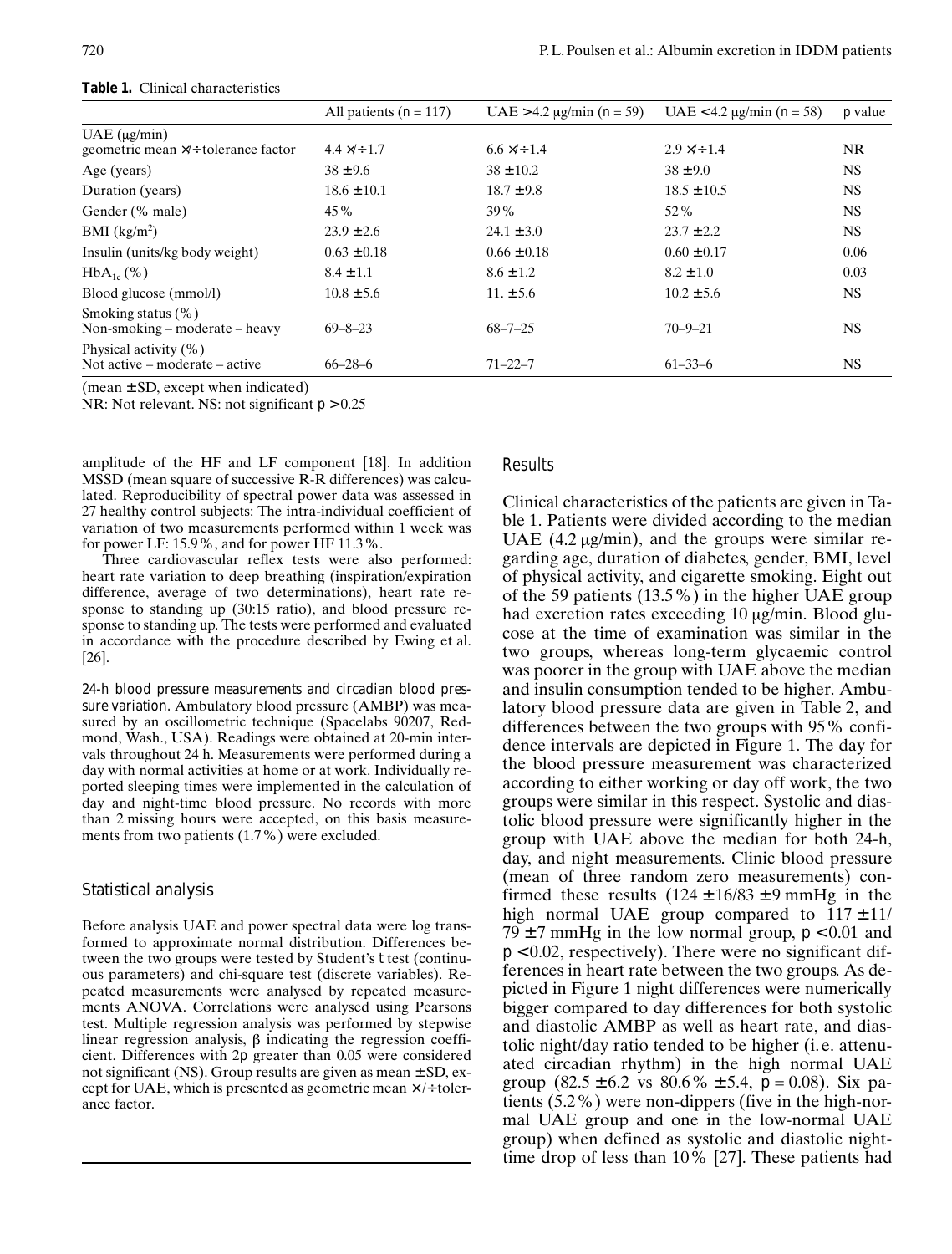|  |  |  |  |  | <b>Table 2.</b> Ambulatory blood pressure data |  |
|--|--|--|--|--|------------------------------------------------|--|
|--|--|--|--|--|------------------------------------------------|--|

|                                                                  |                                                | UAE > 4.2 $\mu$ g/min ( <i>n</i> = 58)                               | UAE < 4.2 $\mu$ g/min ( <i>n</i> = 57)                            | $p$ value                                        |
|------------------------------------------------------------------|------------------------------------------------|----------------------------------------------------------------------|-------------------------------------------------------------------|--------------------------------------------------|
| Type of day for $AMBP$ (%)<br>(working – half of each – day off) |                                                | $38 - 4 - 58$                                                        | $38 - 6 - 56$                                                     | NS.                                              |
| Systolic<br><b>AMBP</b><br>(mmHg)                                | 24 h<br>Day<br>Night<br>Night/day ratio (%)    | $125 \pm 10.1$<br>$130 \pm 10.7$<br>$114 \pm 10.7$<br>$87.8 \pm 5.0$ | $120 \pm 8.4$<br>$126 \pm 9.1$<br>$109 \pm 8.8$<br>$86.9 \pm 5.2$ | ${}_{0.01}$<br>0.02<br>${}_{0.01}$<br>NS.        |
| Diastolic<br>AMBP<br>(mmHg)                                      | 24 h<br>Day<br>Night<br>Night/day ratio $(\%)$ | $76 \pm 7.2$<br>$81 \pm 7.5$<br>$67 \pm 7.8$<br>$82.5 \pm 6.2$       | $74 \pm 5.1$<br>$79 \pm 5.5$<br>$63 \pm 5.4$<br>$80.6 \pm 5.4$    | 0.02<br>0.08<br>< 0.01<br>0.08                   |
| Heart<br>rate<br>(beats/min)                                     | 24 h<br>Day<br>Night<br>Night/day ratio $(\%)$ | $77 \pm 9.1$<br>$82 \pm 9.4$<br>$67 \pm 10.1$<br>$81.7 \pm 8.2$      | $76 \pm 9.1$<br>$81 \pm 10.3$<br>$65 \pm 9.6$<br>$80.6 \pm 8.9$   | <b>NS</b><br><b>NS</b><br><b>NS</b><br><b>NS</b> |

 $(mean \pm SD)$ 

NS: Not significant  $p > 0.25$ 



**Fig. 1.**  $\Delta$  Systolic AMBP,  $\Delta$  diastolic AMBP,  $\Delta$  heart rate, and  $\Delta$  night/day ratio (%) between normoalbuminuric IDDM patients divided according to median UAE value  $(4.2 \,\mu\text{g/min})$ . Mean differences with 95 % confidence intervals

similar age, duration, glycaemic status and gender composition compared to the dipping patients. The non-dippers had significantly reduced indices for autonomic function (power HF:  $5.0 \pm 0.45$  vs  $5.8 \pm 1.44$ ) ln ms<sup>2</sup>( $p$  < 0.01), power LF:  $4.6 \pm 0.87$  vs 5.7 ln  $ms^2 \pm 1.3$  ( $p = 0.02$ ) compared to the dippers. Furthermore, the non-dippers had higher UAE  $(6.4 \times 4)$  + 1.46 vs  $4.3 \times 1$  ÷ 1.7 µg/min,  $p < 0.05$ ) and attenuated night/ day variation for heart rate  $(88.6 \pm 10.3 \text{ vs }$ 80.8%  $\pm$  8.3,  $p$  < 0.03). In this material, the 10% percentile for circadian blood pressure variation was demarcated by a systolic and diastolic night drop of 12.2%. With this cut off for reduced circadian variation, there were similar significant differences regarding autonomic indices, UAE, and night/day variation in heart rate (data not shown).

Table 3 shows the results of the autonomic tests in patients with low and high normal UAE. The group with UAE above the median had significantly reduced power LF and power HF (depicted in Fig. 2),  $p = 0.01$  and  $p < 0.04$ . CCV-HF which accounts for differences in mean RR level was still significantly reduced in the high-normal UAE group. In addition, these patients had significantly reduced RR levels (faster heart rates), as well as reduced MSSD ( $p = 0.05$  and  $p = 0.01$ ). The conventional cardiovascular reflex tests revealed no statistically significant differences between the two groups, although indices were numerically reduced for the high normal UAE group (Table 4). Inspiration/expiration ratio and power HF were significantly correlated  $(r = 0.5,$ *p* < 0.001) and patients in the three groups of inspiration/expiration differences (abnormal/borderline/ normal) segregated with respect to power HF  $(4.32 \pm 1.54, 5.43 \pm 1.16, \text{ and } 6.04 \pm 1.33 \text{ ln } \text{ ms}^2,$  $p$  < 0.001). Blood glucose (or HbA<sub>1c</sub>) and power HF or power LF were not associated (*r* < –0.13,  $p > 15\%$ ).

Correlations between diurnal variation (heart rate and blood pressure), UAE, and autonomic indices are described in Table 5. Night/day ratio of heart rate and of arterial blood pressure were positively correlated. Night values for both heart rate and diastolic AMBP were inversely associated with HF and LF power and there were negative correlations between diurnal heart rate variation as well as diastolic AMBP and autonomic indices, i. e. attenuation in autonomic indices was associated with blunted diurnal variation (higher night/day ratios). There were no significant associations between UAE and autonomic indices. Correlations were significant between UAE and AMBP with the strongest positive association for night-time blood pressure leading to significant correlations between UAE and diastolic night/day ratio  $(Fi\varrho. 3)$ .

Multiple, stepwise regression analysis was performed with diastolic night/day ratio as dependent variable. The following variables were entered as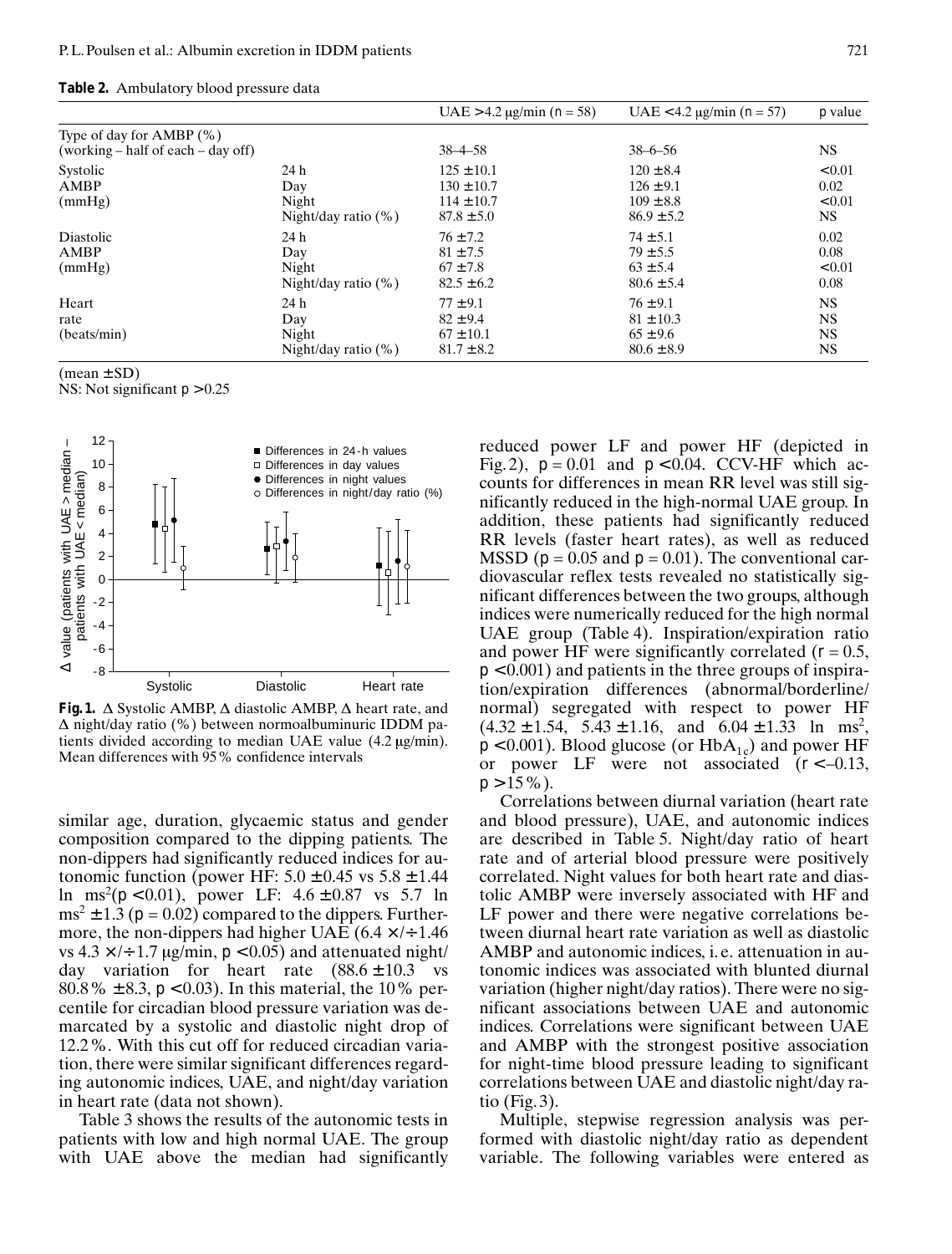|                              |                                     | $UAE > 4.2 \mu g/min$<br>$(n = 58)$                   | $UAE < 4.2 \mu g/min$<br>$(n = 57)$                   | $p$ (between groups)                | <b>ANOVA</b><br>(repeated measurements)                 |
|------------------------------|-------------------------------------|-------------------------------------------------------|-------------------------------------------------------|-------------------------------------|---------------------------------------------------------|
| Power HF $(1n \text{ ms}^2)$ | Supine<br><b>Standing</b><br>Supine | $5.47 \pm 1.36$<br>$4.15 \pm 1.44$<br>$5.71 \pm 1.39$ | $6.10 \pm 1.43$<br>$4.73 \pm 1.29$<br>$6.23 \pm 1.36$ | < 0.02<br>< 0.03<br>0.04            | Group effect: $p = 0.01$<br>Postural effect: $p < 0.01$ |
| Power LF $(1n ms2)$          | Supine<br><b>Standing</b><br>Supine | $5.48 \pm 1.18$<br>$5.53 \pm 1.36$<br>$5.20 \pm 1.13$ | $5.80 \pm 1.41$<br>$5.86 \pm 1.23$<br>$5.79 \pm 1.19$ | <b>NS</b><br><b>NS</b><br>< 0.01    | Group effect: $p < 0.04$<br>Postural effect: $p = 0.11$ |
| $CCV$ HF $(\% )$             | Supine<br><b>Standing</b><br>Supine | $2.07 \pm 1.6$<br>$1.37 \pm 1.1$<br>$2.39 \pm 2.0$    | $2.68 \pm 1.6$<br>$1.68 \pm 1.0$<br>$2.82 \pm 1.7$    | < 0.03<br>< 0.03<br>0.06            | Group effect: $p < 0.02$<br>Postural effect: $p < 0.01$ |
| $CCVLF (\%)$                 | Supine<br><b>Standing</b><br>Supine | $1.97 \pm 1.1$<br>$2.66 \pm 1.7$<br>$1.70 \pm 1.0$    | $2.33 \pm 1.5$<br>$3.00 \pm 1.9$<br>$2.18 \pm 1.2$    | <b>NS</b><br><b>NS</b><br>0.01      | Group effect: $p = 0.08$<br>Postural effect: $p < 0.01$ |
| Centerfreq. High (mHz)       | Supine<br><b>Standing</b><br>Supine | $231 \pm 47$<br>$209 \pm 58$<br>$238 \pm 51$          | $226 \pm 51$<br>$209 \pm 47$<br>$234 \pm 53$          | <b>NS</b><br><b>NS</b><br><b>NS</b> | Group effect: NS<br>Postural effect: $p < 0.01$         |
| Centerfreq. Low (mHz)        | Supine<br><b>Standing</b><br>Supine | $86 \pm 24$<br>$80 \pm 16$<br>$97 \pm 29$             | $94 \pm 28$<br>$86 \pm 20$<br>$96 \pm 25$             | <b>NS</b><br><b>NS</b><br><b>NS</b> | Group effect: NS<br>Postural effect: $p < 0.01$         |
| Mean $R-R$ (ms)              | Supine<br>Standing<br>Supine        | $916 \pm 108$<br>$743 \pm 105$<br>$921 \pm 116$       | $963 \pm 140$<br>$759 \pm 116$<br>$965 \pm 145$       | 0.04<br>NS.<br>0.07                 | Group effect: $p = 0.05$<br>Postural effect: $p < 0.01$ |
| $MSSD$ (1n ms <sup>2</sup> ) | Supine<br><b>Standing</b><br>Supine | $6.54 \pm 1.15$<br>$5.60 \pm 1.11$<br>$6.77 \pm 1.29$ | $7.14 \pm 1.27$<br>$5.98 \pm 1.08$<br>$7.29 \pm 1.24$ | 0.01<br>0.06<br>0.03                | Group effect: $p = 0.01$<br>Postural effect: $p < 0.01$ |

**Table 3.** Heart rate variability

 $(mean \pm SD)$ 

Power HF, Power in the high frequency band  $(0.15-0.50 \text{ Hz})$ ; Power LF, Power in the low frequency band  $(0.05-0.15 \text{ Hz})$ ;

CCV, coefficient of component variance (square root of power/mean RR); MSSD, mean square of successive R-R differences. NS: Not Significant (*p* > 0.10)



**Fig. 2.** Power HF (ln ms<sup>2</sup>) in 115 normoalbuminuric IDDM patients with UAE above  $(\bigcirc)$ , or below  $(\bigcirc)$  median UAE  $(4.2 \mu g/min)$ 

possible predictors: gender, age, duration of diabetes, UAE,  $HbA_{1c}$ , smoking, power LF<sub>standing</sub>, power HF<sub>su-</sub> pine, type of day, and level of physical activity. Four variables were significantly associated with diastolic night/day ratio: type of day  $(\beta = 0.30)$ , UAE<br> $(\beta = 0.23)$  Power LE,  $\beta = -0.24$  and level of ( $\beta$  = 0.23), Power LF<sub>standing</sub> ( $\beta$  = –0.24), and level of physical activity ( $\beta$  = 0.20) adjusted  $R^2$  0.18 ANOphysical activity  $(\beta = 0.20)$ , adjusted  $R^2$ : 0.18, ANO-<br>VA < 0.001). Reduced power LF  $VA < 0.001$ ). Reduced power  $LF_{standing}$ , and high levels of UAE were associated with high night blood

pressure, whereas days off and high physical activity were associated with relatively low daytime blood pressure and thus reduced diurnal variation.

# **Discussion**

Our study is the first to address autonomic function (assessed by spectral analysis) and 24-h AMBP in a large number of well characterized, strictly normoalbuminuric IDDM patients. Longitudinal studies [4, 5, 28–30] have shown that high normal UAE, poor glycaemic control and perhaps high blood pressure are predictors of progression to microalbuminuria. We have found that normoalbuminuric patients at increased risk of progression (characterized by significant elevations in all the three progression parameters mentioned above) have a sympathovagal balance significantly different from normoalbuminuric patients with low UAE. The two groups were very similar in respect to all factors known to influence autonomic function (age, gender, diabetes duration, smoking, and level of physical activity). The data obtained extends the work of Mølgaard et al. [9, 10] who have shown that at the microalbuminuric stage a significant autonomic dysfunction is already present. Hansen et al. [31] have recently described a positive correlation between circadian variation of heart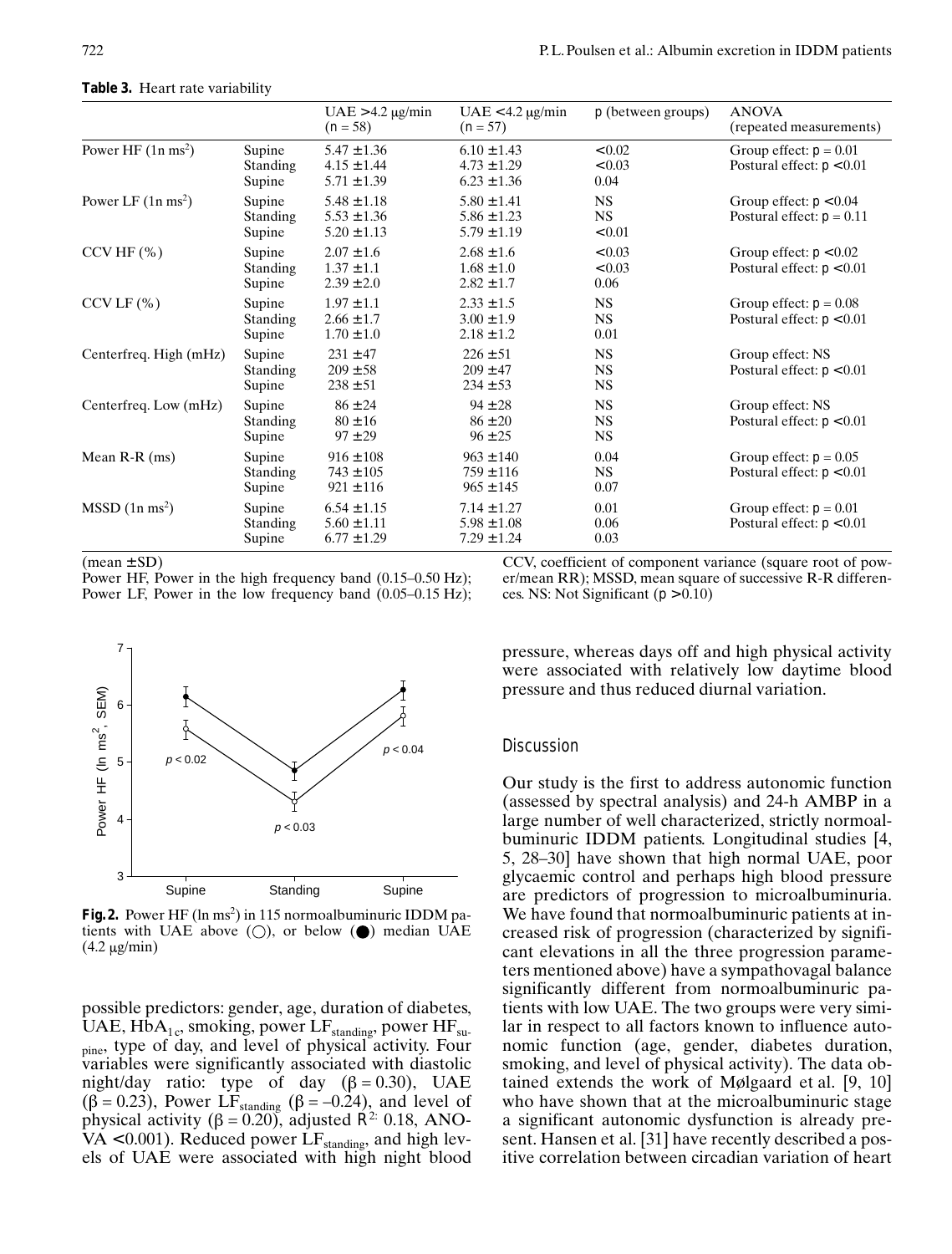|                                                                                                          | UAE > 4.2 $\mu$ g/min ( <i>n</i> = 59) | UAE < 4.2 $\mu$ g/min ( <i>n</i> = 58) | <i>p</i> value |
|----------------------------------------------------------------------------------------------------------|----------------------------------------|----------------------------------------|----------------|
| Inspiratory-expiratory difference (beats/min)                                                            | $20.9 \pm 9.3$                         | $22.7 \pm 9.1$                         | NS             |
| [abnormal $(\leq 10)$ -borderline(11–14)-normal $(\geq 5)$ (%)                                           | $[14 - 18 - 68]$                       | $[9 - 11 - 80]$                        |                |
| $30:15$ ratio                                                                                            | $1.27 \pm 0.18$                        | $1.29 \pm 0.21$                        | <b>NS</b>      |
| [abnormal( $\leq 1.00$ )-borderline(1.01–1.03)-normal( $\geq 1.04$ )] (%)                                | $[2 - 0 - 98]$                         | $[7 - 5 - 88]$                         |                |
| Postural blood pressure change (mmHg)                                                                    | $4.2 \pm 8.9$                          | $4.3 \pm 7.9$                          | NS             |
| $\lceil \text{abnormal}(\geq 30) \cdot \text{borderline}(11-29) \cdot \text{normal}(\leq 10) \rceil$ (%) | $[0 - 3 - 97]$                         | $[0 - 3 - 97]$                         |                |
|                                                                                                          |                                        |                                        |                |

 $(mean \pm SD)$ 

NS, not significant  $(p > 0.10)$ 

**Table 5.** Correlations between AMBP data, spectral indices, and UAE (*n = 115)*

|                             | r       | $p$ value     |
|-----------------------------|---------|---------------|
| Heart rate N/D ratio $\sim$ |         |               |
| systolic N/D ratio          | 0.31    | ${}_{< 0.01}$ |
| diastolic N/D ratio         | 0.33    | ${}_{< 0.01}$ |
| <b>MSSD</b>                 | $-0.23$ | 0.01          |
| Power HF (supine)           | $-0.20$ | 0.03          |
| Power LF (standing)         |         | <b>NS</b>     |
| Night heart rate $\sim$     |         |               |
| <b>MSSD</b>                 | $-0.31$ | ${}_{< 0.01}$ |
| Power HF (supine)           | $-0.24$ | < 0.01        |
| Power LF (standing)         | $-0.25$ | $\pm 0.01$    |
| Diastolic N/D ratio $\sim$  |         |               |
| <b>UAE</b>                  | 0.22    | 0.02          |
| <b>MSSD</b>                 |         | <b>NS</b>     |
| Power HF (supine)           |         | <b>NS</b>     |
| Power LF (standing)         | $-0.22$ | < 0.02        |
| Diastolic Night AMBP $\sim$ |         |               |
| <b>UAE</b>                  | 0.27    | < 0.01        |
| <b>MSSD</b>                 |         | <b>NS</b>     |
| Power HF (supine)           | $-0.19$ | < 0.05        |
| Power LF (standing)         | $-0.33$ | < 0.01        |

N/D ratio, night/day ratio, Power HF, power in the high frequency band (0.15–0.50 Hz), Power HF, power in the low frequency band (0.05–0.15 Hz), MSSD, mean square of successive R-R differences, NS, not significant  $(p > 0.10)$ 

rate and of blood pressure in IDDM patients with nephropathy and suggests a relative lack of sympathethic withdrawal as a possible explanation for nocturnal hypertension, although no specific measures of sympathovagal function were performed. Our data extend this finding to normoalbuminuric patients and furthermore we found significant negative correlations between more specific indices of autonomic function (power LF and MSSD) and night-time heart rate as well as night-time blood pressure, i. e. attenuation in autonomic indices is associated with blunted diurnal variation in both heart rate and arterial blood pressure.

As to the differentiation between parasympathethic and sympathethic function by spectral analysis, the latter is thought to be mediated through RR interval oscillations in the LF band in the upright position [16]. The technique for specific assessment of sympathethic activity is at its present stage, however still incomplete. Thus, the interpretation of the changes observed in our study is confined to combined paraand sympathetic disturbances. The combination of higher blood pressure and shorter mean RR intervals however, strongly suggests sympathetic overactivity in the putative high-risk group. Our data indicate that high normal UAE is accompanied by signs of autonomic dysfunction. Only longitudinal studies can reveal whether this represents coexistence of independent variables with a common background, or if autonomic disturbances play a pathogenetic role in the very early development of diabetic nephropathy [20, 22, 23, 32].

IDDM patients with autonomic neuropathy [20, 21] have an attenuated circadian BP rhythm with reduced night-time drop of blood pressure [20, 21]. The same is true for IDDM patients with increased UAE [8]. Recent data indicate that diabetic patients may have impaired circadian modulation of sympathovagal activity [19]. Lack of sympathethic withdrawal during sleep has been suggested as an important feature of nocturnal hypertension in IDDM patients with nephropathy [31]. Consequently, the question of a possible causative role of autonomic neuropathy in the development of diabetic nephropathy has been raised [20, 22, 23]. In our patients with high-normal UAE both blood pressure and heart rate elevations were greater numerically for the night period and diastolic night/day ratio tended to be higher. Furthermore, there was a significant correlation between UAE and diastolic night/day ratio and when dichotomizing patients into dippers and non-dippers, the non-dipping patients had significantly reduced indices of autonomic function, confirming that also in normoalbuminuric patients, attenuated circadian variation of blood pressure is associated with autonomic dysfunction.

The frequency of non-dippers was lower than reported in several other studies [27].The reason is probably twofold: The patients in our study were all normoalbuminuric and their reported sleeping times were used in the calculation of day and night-time blood pressure thus avoiding erroneously overestimating the fraction of patients with abnormal circadian variation [33]. The use of the 10th percentile for abnormal circadian blood pressure variation might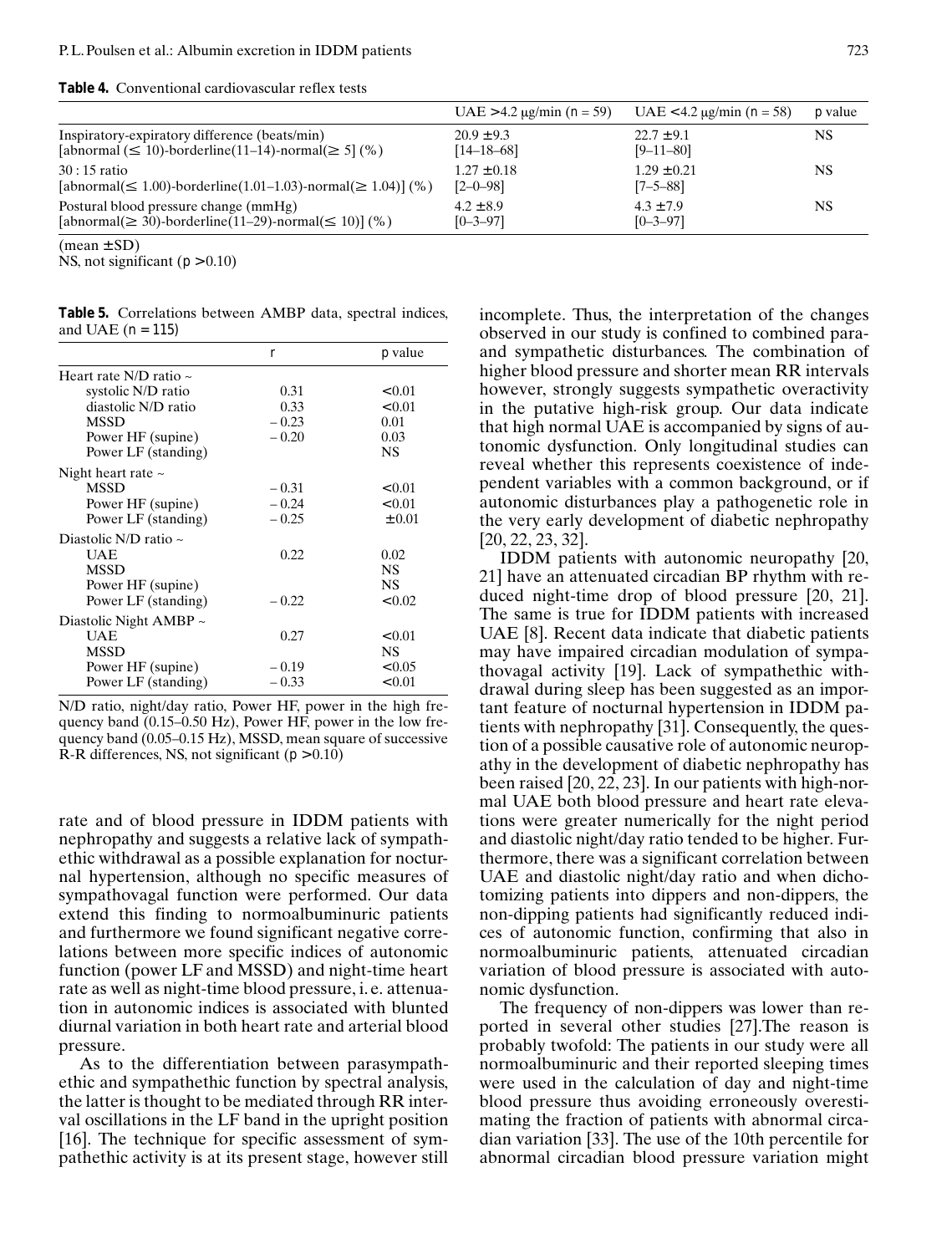

**Fig. 3.** Association between diastolic night/day ratio and UAE in 115 normoalbuminuric IDDM patients. Dotted lines indicate median values

be more appropriate when patient-reported sleeping times are used. Patients with diurnal variation below the 10th percentile had significantly reduced autonomic indices confirming the results mentioned above.

With power spectral analysis significant differences in autonomic function were revealed between patients with high-normal and low-normal UAE, as well as significant differences between non-dipping and dipping patients. These differences were not detectable by conventional tests, confirming that power spectral analysis is more sensitive than ordinary bedside tests to detect early autonomic changes [9, 14, 34, 35].

The combination of a poorer glycaemic status and a trend towards higher insulin consumption in patients with UAE above the median could suggest insulin resistance in this group, as has been demonstrated in microalbuminuric patients compared to normoalbuminuric patients [36]. In addition, higher insulin requirement has been described in normoalbuminuric IDDM patients later progressing to microor macroalbuminuria [37]; however, we did not perform specific evaluations of this (e.g. glucose clamps).

Patients in this study were selected with regard to UAE (strictly normoalbuminuria) and blood pressure (no present or earlier antihypertensive treatment). Even so, we found clear associations between albumin excretion and blood pressure as well as autonomic indices. Our findings stress that albumin excretion should be considered as a continuum; although demarcation in the clinical situation is an operational necessity, changes both in blood pressure and autonomic function are demonstrable before transition to microalbuminuria, provided methods with sufficient sensitivity are implemented.

In conclusion, when comparing normoalbuminuric IDDM patients at increased risk of progression to

microalbuminuria (UAE above the median) with putative low-risk patients (UAE below the median value), we found significantly higher blood pressure in combination with significant differences in sympathovagal balance and higher  $HbA_{1c}$  in the group with high normoalbuminuria. Autonomic dysfunction may interact with poor glycaemic control and blood pressure elevation in determining nephropathy risk in IDDM patients.

*Acknowledgements.* We are grateful to Dr. H. Mølgaard for helpful criticism of the manuscript and to M. Møller for excellent technical assistance. The Danish Diabetes Association, The Novo Nordisk foundation, and The Sehested Hansen foundation are acknowledged for financial support.

#### References

- 1. Viberti, GC, Hill RD, Jarrett RJ, Argyropoulos A, Mahmud U, Keen H (1982) Microalbuminuria as a predictor of clinical nephropathy in insulin-dependent diabetes mellitus. Lancet I:1430–1432
- 2. Mogensen CE, Christensen CK (1984) Predicting diabetic nephropathy in insulin-dependent patients. N Engl J Med 311: 89–93
- 3. Parving H-H, Oxenbøll B, Johansen K, Svendsen PA, Christiansen JS, Andersen AR (1982) Early detection of patients at risk of developing diabetic nephropathy: a longitudinal study of urinary albumin excretion. Acta Endocrinol Copenh 100: 500–505
- 4. Microalbuminuria Collaborative Study Group United Kingdom (1993) Risk factors for development of microalbuminuria in insulin dependent diabetic patients: a cohort study. BMJ 306: 1235–1239
- 5. Poulsen PL, Hansen KW, Mogensen CE (1994) Ambulatory blood pressure in the transition from normo- to microalbuminuria. A longitudinal study in IDDM patients. Diabetes 43: 1248–1253
- 6. Mathiesen, ER, Ronn B, Storm B, Foght H, Deckert T (1995) The natural course of microalbuminuria in insulindependent diabetes: a 10-year prospective study. Diabet Med 12: 482–487
- 7. Hansen KW, Christensen CK, Andersen PH, Pedersen MM, Christiansen JS, Mogensen CE (1992) Ambulatory blood pressure in microalbuminuric type 1 diabetic patients. Kidney Int 41: 847–854
- 8. Hansen KW, Mau Pedersen M, Marshall SM, Christiansen JS, Mogensen CE (1992) Circadian variation of blood pressure in patients with diabetic nephropathy. Diabetologia 35: 1074–1079
- 9. Mølgaard H, Christensen PD, Sørensen KE, Christensen CK, Mogensen CE (1992) Association of 24-h cardiac parasympathetic activity and degree of nephropathy in IDDM patients. Diabetes 41: 812–817
- 10. Mølgaard, H, Christensen PD, Hermansen K, Sørensen KE, Christensen CK, Mogensen CE (1994) Early recognition of autonomic dysfunction in microalbuminuria: significance for cardiovascular mortality in diabetes mellitus? Diabetologia 37: 788–796
- 11. Østerby R, Bangstad HJ, Nyberg G, Walker JD, Viberti GC (1995) A quantitative ultrastructural study of juxtaglomerular arterioles in IDDM patients with micro- and normoalbuminuria. Diabetologia 38: 1320–1327